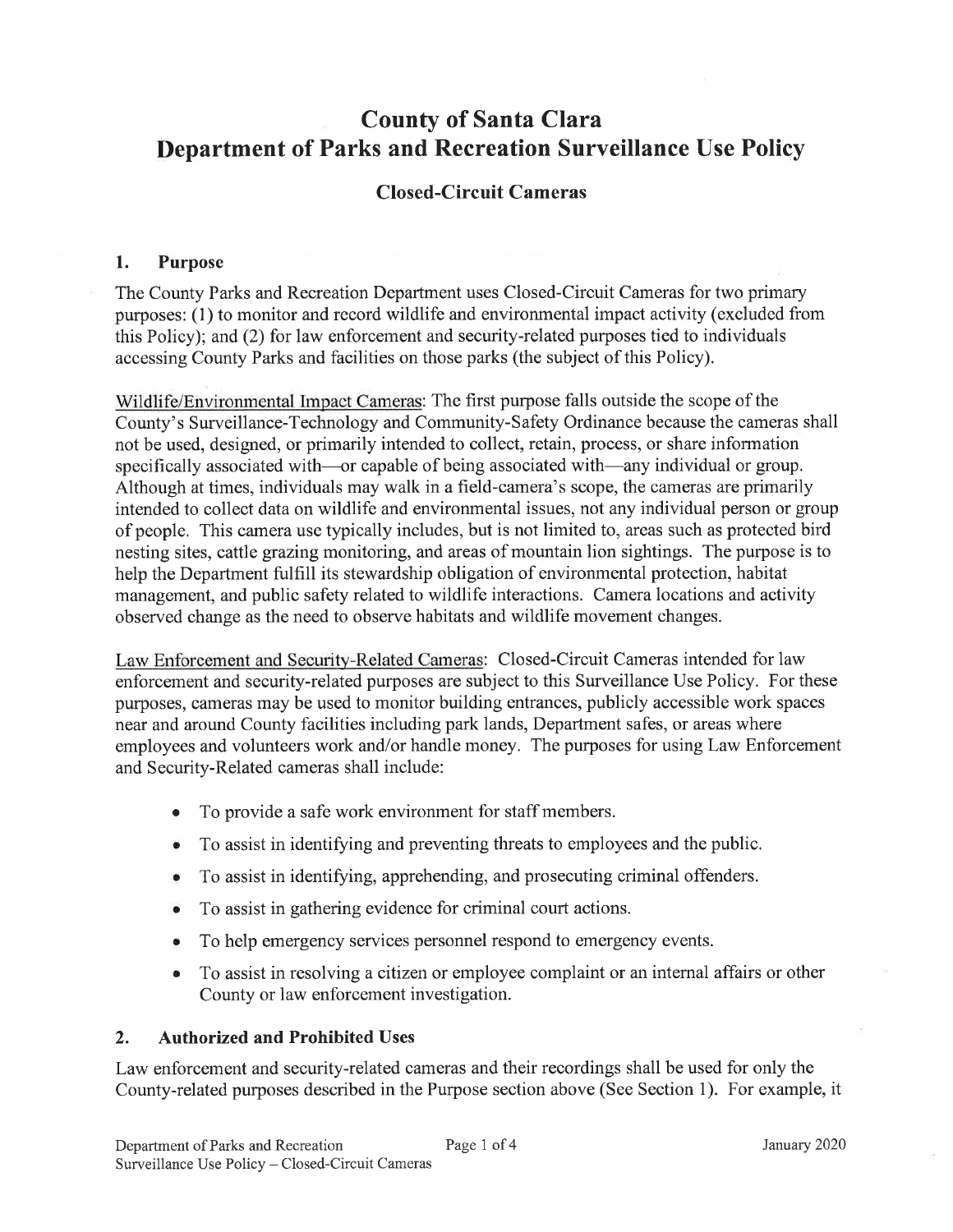shall be permissible for the cameras and related data to be used for the following public safety, security, and County investigative purposes:

- <sup>o</sup> Department Park Rangers may use closed-circuit cameras as part of their peace officer investigative responsibilities, in conjunction with the Office of the Sheriff Park Patrol Program, rclatcd to burglary, theft, vandalism, and other crimes committed in County Parks. If a court order or search warrant is legally required, the Department shall coordinate with Sheriff's Office personnel to obtain a court order or search warrant.
- Data from closed-circuit cameras may be used for County administrative/personnel, civil, and criminal investigations and related actions, cases, and prosecutions.

Closed-circuit cameras and their recordings shall be used in a lawful manner. They shall not be used in locations where there is a reasonable expectation of privacy, such as restrooms, and shall not be used to harass, intimidate, or discriminate against any individual or group.

Law enforcement and security-related cameras shall not be used for personal, non-County purposes.

## 3. Data Collection

Closed circuit cameras collect video and still images.

## 4. Data Access

See Section 2 of this Surveillance Use Policy regarding Authorized and Prohibited Uses. Access to the live video feed or the stored data (recordings) shall be limited to:

- Parks Department Director, Deputy Directors, or their written designees for the County business purposes set forth in Sections I and2 of this Policy; a
- Parks Department Manager of Park Ranger Operations, Chief Park Ranger, and Financial Administration Manager;
- Parks Department staff designated in writing by the Parks Department Director or Deputy Directors as having a County business need to access the data, on a case-bycase basis, in compliance with this Policy; a
- A County business purpose shall include a specific safety or administrative investigation that access is reasonably necessary for a specific criminal, civil, or administrative investigation. For example, as part of administrative investigations and cases, access to recordings shall be provided to Labor Relations, County Counsel, and others who the Parks Department Director or Deputy Director authorizes to have access for purposes of the specific investigation or case. a

 $\frac{1}{2}$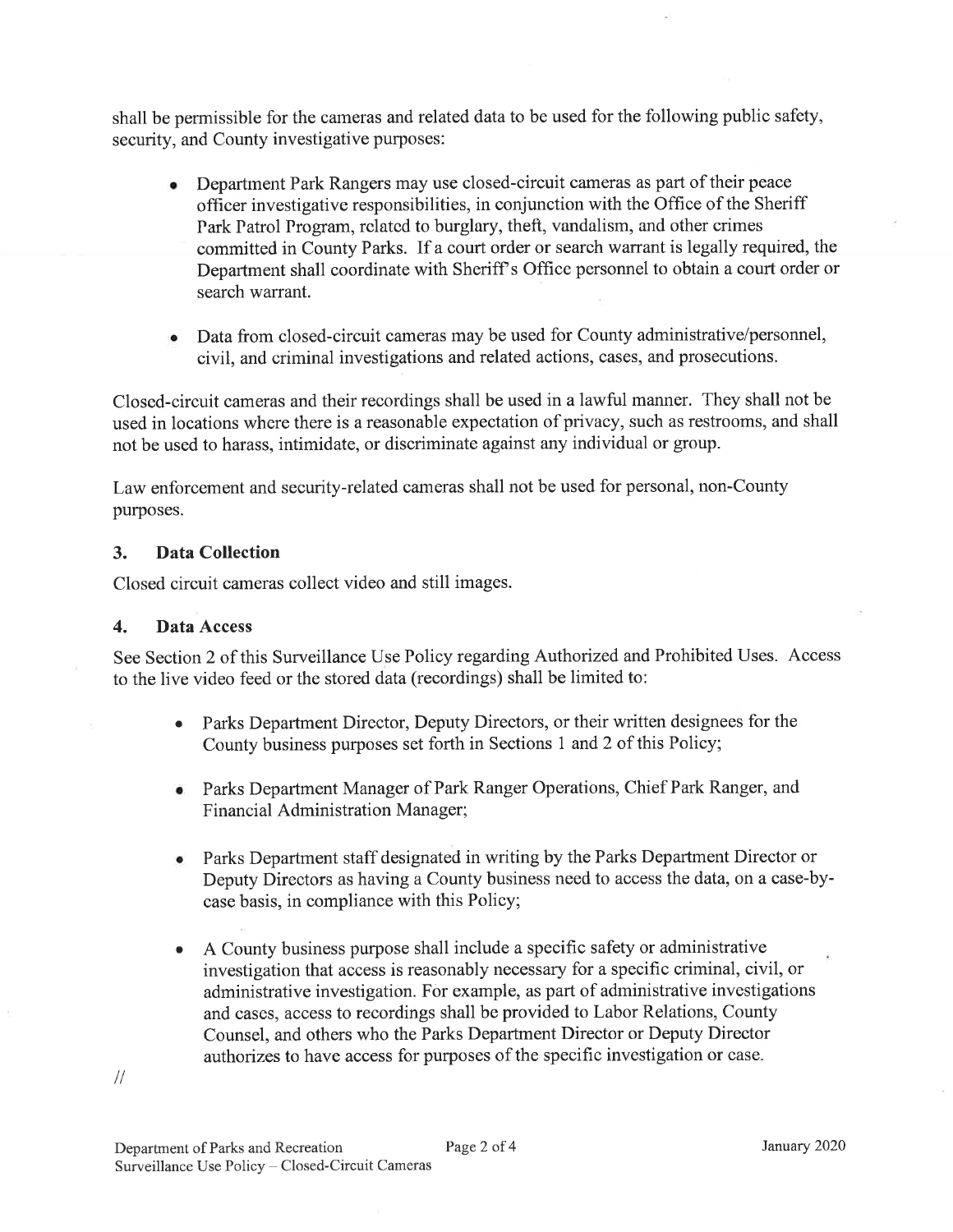Efforts shall be made to keep the total number of designees with access to the closed-circuit camera data as low as possible within the constraints of this Policy. All designees given access for any incident shall be recorded in writing.

## 5. Data Protection

All recorded data generated by the security-related cameras shall be stored in a secure, nonpublic location, accessible to only authorized staff members, and password protected. Direct access to the recordings shall be limited to designees described in Section 4 of this Policy.

## 6. Data Retention

It shall be permissible for recordings capturing nature, wildlife, and non-human activity to be retained indefinitely for interpretive, educational, or historical purposes.

Other data captured by law enforcement and security-related cameras and not otherwise needed for specific County business reasons and maintained in the normal course of business shall be retained for a period of up to one hundred (100) days unless precluded by limitations of the system storage capacity (which may automatically record over previously recorded data based on data-storage limitations), or unless otherwise required by law to be retained for a different period of time.

The County business-reason exceptions to this retention timeline shall include:

- Recordings of secured rooms where cash handling occurs or where Department safes are located may be retained for a longer period as needed to support ongoing investigations, administrative proceedings, or criminal prosecutions.  $\bullet$
- Recordings needed as evidence in a specific criminal, civil, or administrative investigation or proceeding shall be copied to an encrypted or password-protected data-storage device and stored in accordance with departmental evidence-handling or administrative investigation procedures. a
- <sup>a</sup> Recordings relating to potential criminal investigations, charges, or cases shall be copied to an encrypted or password-protected data-storage device and given to the Office of the Sheriff and/or the District Attomey's Office for retention in accordance with their retention policies.
- Recordings related to complaints of employee misconduct/Internal Affairs Complaints (whether externally or intemally generated) shall be retained in accordance with Penal Code \$832.5, until the matter has been resolved, or in accordance with County document retention policies and schedules relating to that data, whichever is later. o

## 7. Public Access

If the Department receives a Califomia Public Records Act (CPRA) request, subpoena, or court order for recordings from the closed-circuit cameras, the data shall be made public or deemed